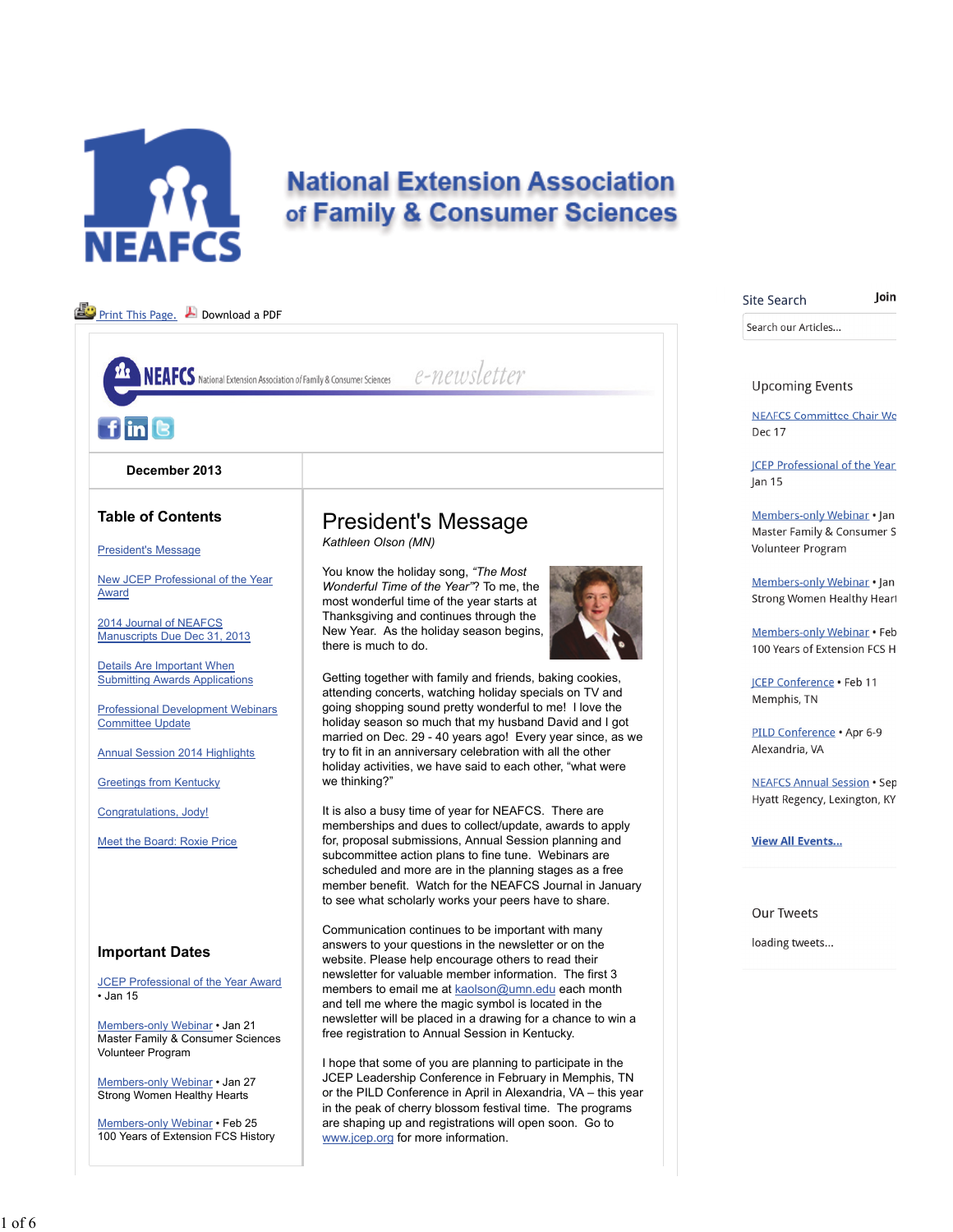JCEP Conference • Feb 11 Memphis, TN

PILD Conference • Apr 6-9 Alexandria, VA

NEAFCS Annual Session • Sept 15-18 Hyatt Regency, Lexington, KY

**National Extension Association of Family & Consumer Science** 20423 State Road 7 Suite F6-491 Boca Raton, FL 33498 (561) 477-8100 jody@neafcs.org

December wraps up another calendar year. Thank you to all of our great members who have so graciously given their time and leadership to our association, from serving on national subcommittees, an Affiliate officer, or on the National Board. It's an amazing feeling as you step outside yourself and do something for someone else or for your association to make it the best it can be. Maybe 2014 is the year to step up to a leadership role and see why "NEAFCS IS Magic"!

I wish you all a most wonderful and magical season filled with love, laughter, and giving to others.

Magically,

Kathy NEAFCS President, 2013-14



#### *NEW* **JCEP Professional of the Year Award** *Kathleen Olson, MN, President*

The Joint Council of Extension

Professionals (JCEP) has developed a new award, "Professional of the Year." This award was developed to recognize individuals who demonstrate successful interdisciplinary partnerships across program areas with colleagues and



stakeholders for consistent programs of excellence for a significant part of their extension career. Impact at the local, regional, state or national level is essential.

One winner per association will be selected annually. The award recipient will receive \$1,000 and a plaque at their National Association's Annual Meeting, and will be required to make a presentation on their programming achievements at their Annual Meeting. They must be an active member of their association and be present at their Annual Meeting to receive the award.

All nominations/applications must be submitted electronically by January 15, 2014 at: www.jcep.com.

## Back to top

**2014 Journal of NEAFCS Manuscripts Due Dec 31, 2013** *Susan Cosgrove, MS, Vice President for Member Resources*



Please submit your journal articles for the 2014 JNEAFCS edition to Jessica Hill at jesshill@uga.edu by December 31, 2013. There is no overall theme for the articles. See complete Submission Guidelines at http://www.neafcs.org /journal-submission-guidelines.

Writing for JNEAFCS showcases the efforts and impacts you are making in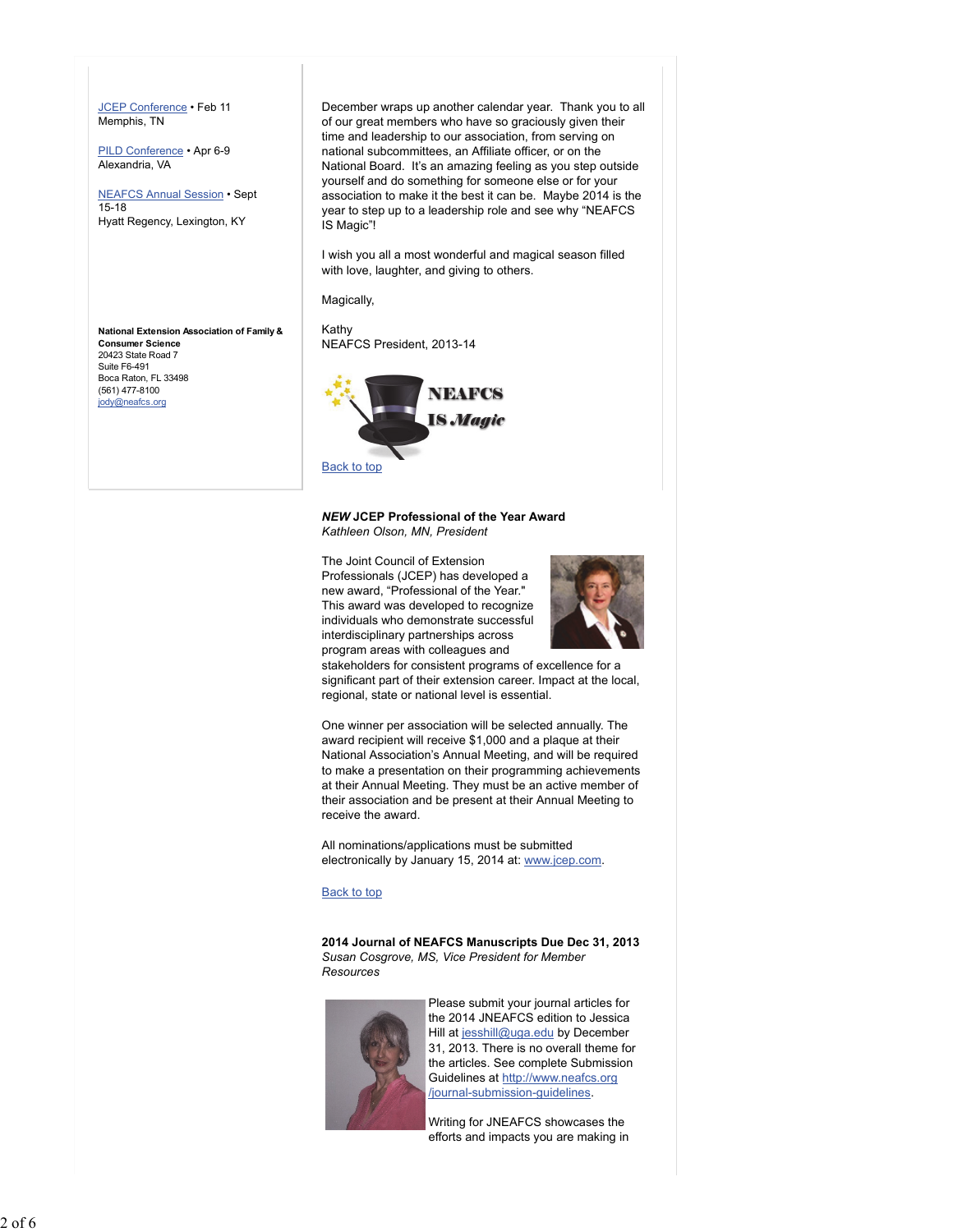your communities and states. This is our refereed journal on Extension Family and Consumer Sciences research and program evaluation. The content includes members' research, applied research and program impacts and award winners' reports.

## Back to top

## **Details Are Important When Submitting Award Applications**

*Dianne Gertson, TX, Awards Sub-committee*

Once you have decided to submit an award, the first step is reading the award application guidelines **closely** – both the general award guidelines and award specific guidelines. Choose binders or folders that show your application clearly and will fit in flat rate type boxes. Label all materials and package your award packet securely. Your award packet and a signed copy of the online application should be sent to your Affiliate awards chairperson.

The online application should be the cover of your application package. It should be easily viewed without opening the cover of your binder or folder. If a binder is used, it should be a view binder. If a folder is being used, the online application should be seen through the clear view cover.

Choose binders or folders that will fit in a U.S. Postal Service flat rate box. This expedites mailing award packages to judges for review. All materials for an award should fit in 1 binder or folder. Choose folders with prongs or swing clips that will securely hold all materials. Sliding bar report covers do not work well for awards with supplemental pages or pieces*.* Make sure all materials are secured inside the binder or folder. This is especially true for CDs or DVDs or any small size items. A secure place, such as a page protector with the top taped shut may keep these items from getting lost or misplaced. Label each item included in your award package with your name, Affiliate (state) and award category. Read the guidelines on the number of supporting pieces that may be included with your award. A support piece is not equivalent to one page. A support piece may be multiple pages, for example a brochure or pamphlet that has been developed.

Remember to consult the online Awards Manual and follow the general guidelines, found on page 3, as well as the specific guidelines for your award category. Send your completed awards packet with the signed copy of the online award application and all supporting pieces labeled to your Affiliate Vice President for Awards and Recognition by your Affiliate deadline.

#### Back to top

#### **Professional Development Webinars Committee Update** *Leif Albertson, AK, Webinar Subcommittee Chair*

Greetings from the Professional Development Webinar Subcommittee! We've received a great deal of positive feedback from NEAFCS members regarding our series of webinars. If you were able to attend any of our recent topics such as *Parents as Teachers, Youth Targeted Food Marketing,* or *Rainwater Harvesting for Homeowners*, you've seen our distance delivery system in action. NEAFCS webinars are a great way to connect with colleagues from around the country, learn from their expertise and gain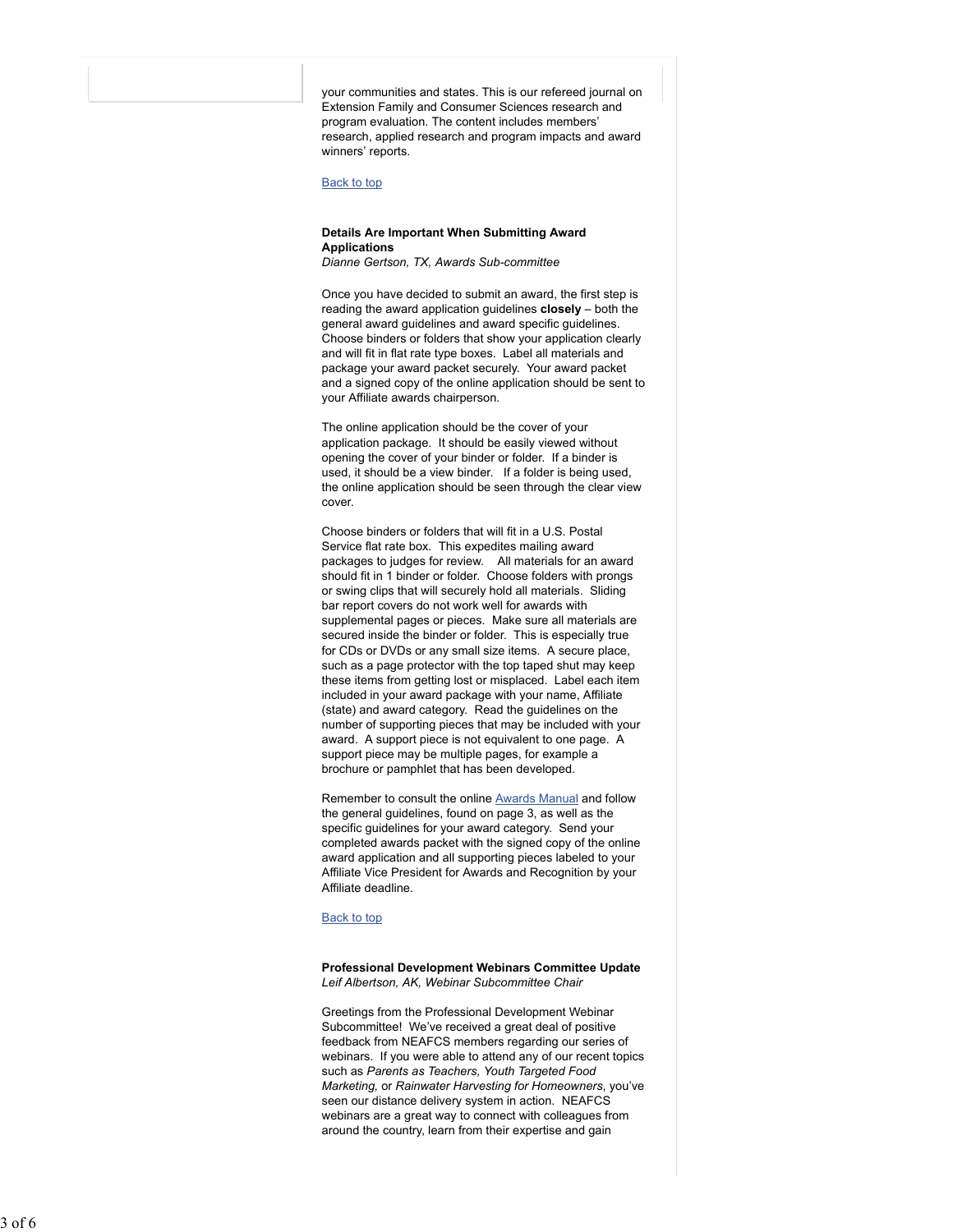resources we can pass along to our clients.

If you haven't attended one of our webinars, I would encourage you get on board. In an era of shrinking budgets, there is no easier, cheaper way to connect directly with your NEAFCS peers and gain insights on relevant topics. The webinar subcommittee is taking a December hiatus, but webinars will resume January 21, 2014 with the *Master Family and Consumer Sciences Volunteer Program,* presented by Dr. Michael Vogel and Beverly C. Samuel. Watch your email for details.

Finally, I want to remind everyone that *teaching* a webinar is a great way to reach out to colleagues, share expertise and connect with those who have similar interest. The process is easy and a great way to leverage technology to reach a wide and receptive national audience. To present your own webinar, follow this link to view the online application process http://www.neafcs.org/webinar-proposal

#### Back to top

#### **Annual Session 2014 Highlights** *Sonja Koukel, PhD, NM, VP for Professional Development*



Planning and preparations for the 2014 Annual Session being held in Lexington, KY continues. I'm happy to report that contracts for the Keynote Speaker and the preconference presenters are in place. Kudos to the KY Affiliate team, led by co-liaisons Kathy Byrnes and Sally Mineer, for all their hard work and dedication.

Here is what we have planned thus far:

**Key Note Speaker: Jon Gordon**, International Best Selling Author and Speaker. What a great way to kick off the conference! Jon Gordon's book, *The Energy Bus*, provides 10 rules to fuel your life, work and team with positive energy. Join us on Monday, September 15, and be motivated by this passionate and positive leader.

**Dr. Elizabeth Andress, Foods and Nutrition and Extension Food Safety Specialist**. The NEAFCS members requested a pre-conference workshop focused on home food preservation and we listened! Individuals who teach and/or practice home food preservation are familiar with Dr. Andress from the *So Easy to Preserve* publication. The preconference workshop, *Current Science and Practice in Home Food Preservation*, will provide a brief review of the history of home food preservation research and practice in the U.S. It will demonstrate scientific principles underlying the various home food preservation methods, and it will explore the current status of research and recommended methods by the USDA and land grant university system. Don't miss this opportunity to learn from our very own Extension expert.

Visit the NEAFCS website often to stay updated with all the Annual Session progress. Make plans to join us in beautiful Lexington, KY, September 15-18, 2014. See you there!

Back to top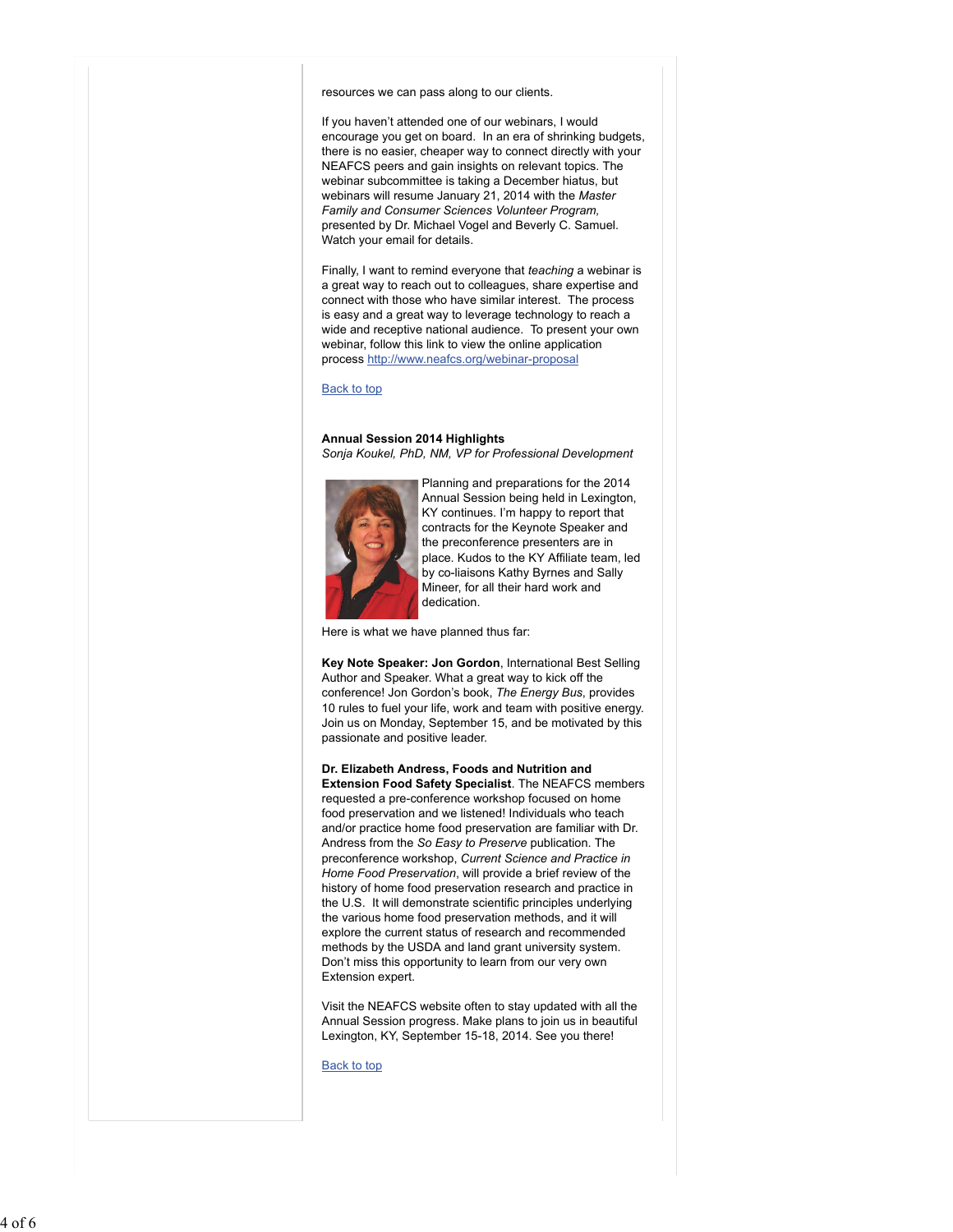



**WIN** with research-based educational programming PLACE a priority on teaching excellence and sharing knowledge **SHOW** positive impact for individuals, families, and communities

Our Kentucky agents are meeting this week for our state conference and working on our plans for your NEAFCS conference in 2014. We are excited to have you join us in the heart of our state-Lexington, KY, September 15-18. Look in future e-news articles for more detailed plans for events we are planning for Kentucky that will be extra special. In the meantime, we wish each of you a restful, blessed holiday season.

## Back to top

## **Congratulations Jody**! *Kathleen Olson, MN, National President*

Congratulations to our Executive Director, Jody Rosen Atkins who has just been notified that she has been chosen to receive the University of Georgia's Family and Consumer Sciences Emily Quinn Pou Professional



Achievement Award. The award is given to a FACS graduate who has attained substantial achievements and is in the midpoint of her career. The award will be presented to Jody at their Annual Awards Banquet on February 22 at the University of Georgia Center for Continuing Education in Athens, GA.

Our association has made some great strides since we have become associated with Jody's company, The Association Source. Jody has helped our association become more professional and instilled essential business practices and increased the use of technology into our organization. We wholeheartedly endorsed her to receive this prestigious award, and are very proud of her. Thank you Jody for the many ways you have assisted us the past 3 years!

## Back to top

**Meet the Board** *Roxie Price, GA, VP for Awards*



Hey Y'all! I am so excited to be serving on your board for the next two years. A little about me…I come from the country, the deep woods of south Georgia, where we still take the nearest neighbors cakes and